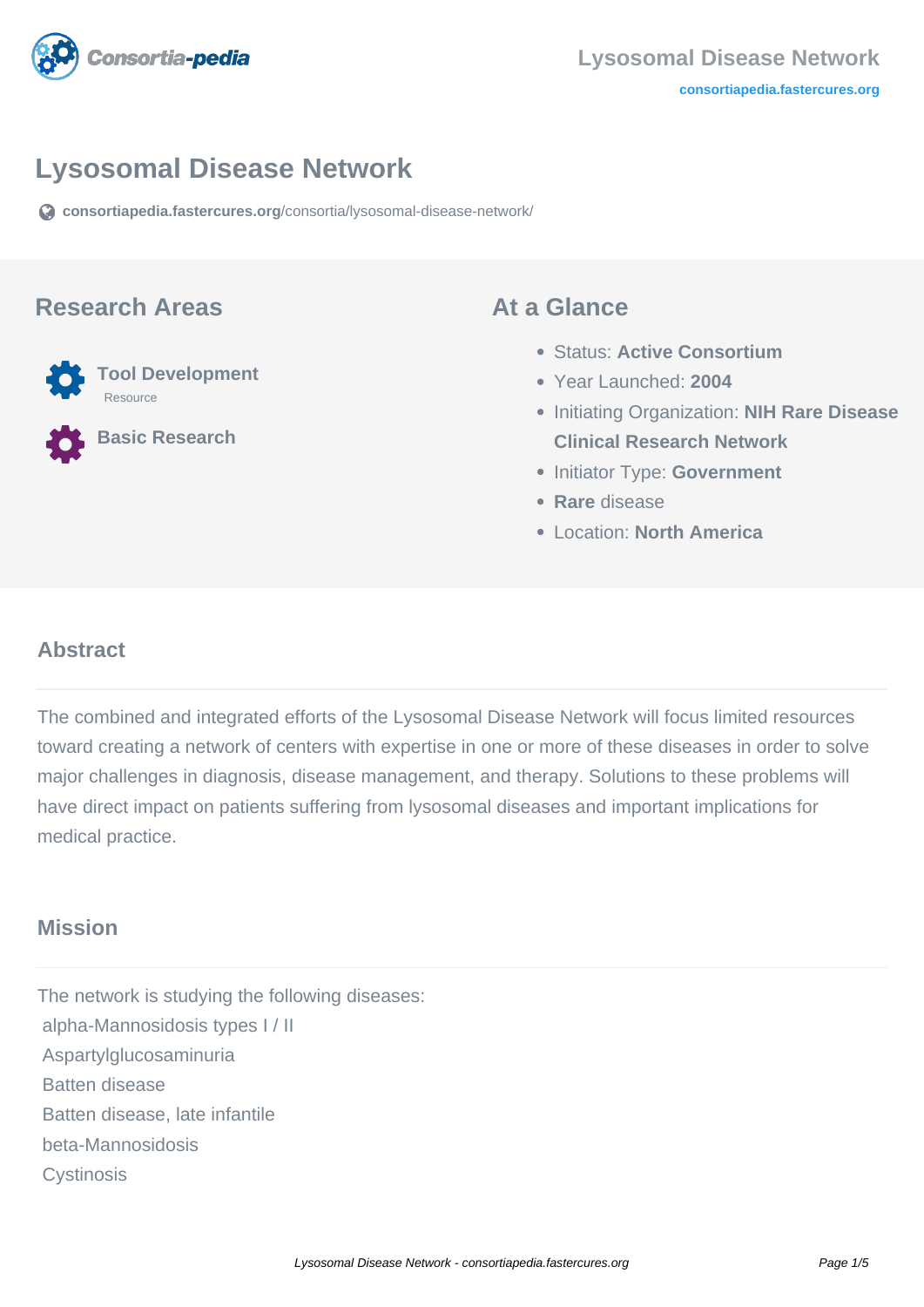

**[consortiapedia.fastercures.org](http://consortiapedia.fastercures.org/)**

 Danon disease Fabry disease Farber disease Fucosidosis Galactosialidosis types I / II Gaucher disease GM1-Gangliosidosis types I/II/III GM2-Gangliosidosis Hunter syndrome Hurler syndrome I-cell disease Krabbe disease Maroteaux-Lamy syndrome Metachromatic leukodystrophy Morquio syndrome Mucolipidosis type IV Mucopolysaccharidosis type IX Multiple sulfatase deficiency Niemann-Pick disease Northern Epilepsy Pompe disease pseudo-Hurler polydystrophy Pycnodysostosis Sandhoff disease Sanfilippo syndrome A Sanfilippo syndrome B Sanfilippo syndrome C Sanfilippo syndrome D Scheie syndrome Schindler disease Sialidosis types I / II Sialuria, Salla disease Sly syndrome Tay-Sachs disease Vogt-Spielmeyer disease Wolman disease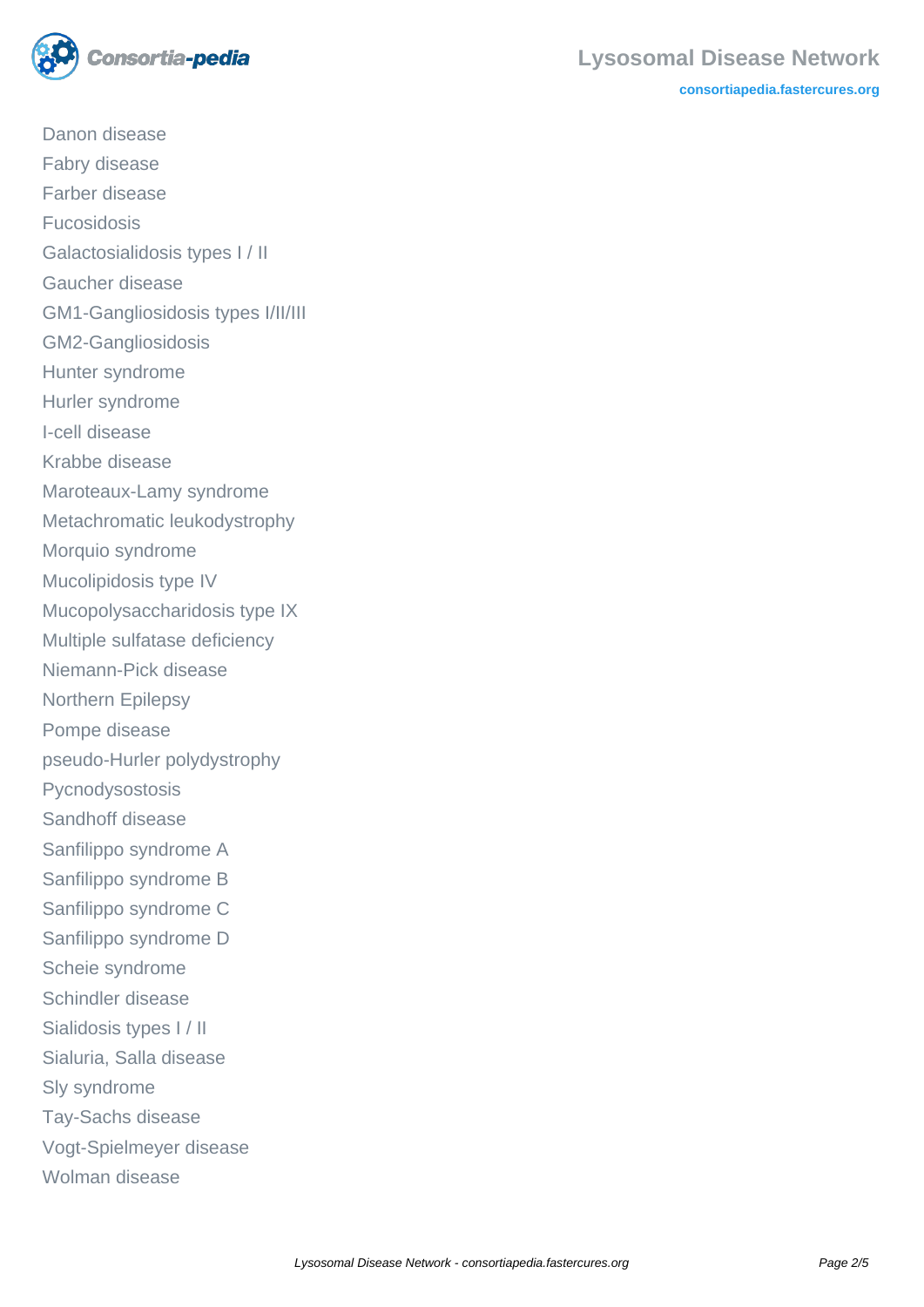

# **Structure & Governance**

This consortium is part of the Rare Diseases Clinical Research Network (RDCRN), an initiative of the Office of Rare Diseases Research, National Center for Advancing Translational Sciences (NCATS). The RDCRN is designed to advance medical research on rare diseases by providing support for clinical studies and facilitating collaboration, study enrollment, and data sharing. Through the RDCRN consortia, physician scientists and their multidisciplinary teams work together with patient advocacy groups to study more than 200 rare diseases at sites across the nation.

 Funding and scientific oversight for the RDCRN are provided by NCATS and 10 NIH components: Eunice Kennedy Shriver National Institute of Child Health and Human Development; National Cancer Institute; the National Heart, Lung and Blood Institute; National Institute of Allergy and Infectious Diseases; the National Institute of Arthritis and Musculoskeletal and Skin Diseases; National Institute of Dental and Craniofacial Research; National Institute of Diabetes and Digestive and Kidney Diseases; National Institute of Mental Health; National Institute of Neurological Disorders and Stroke; and Office of the Director. In addition, patient advocacy groups provide funds for many of the projects.

## **Links/Social Media Feed**

Homepage <http://www.lysosomaldiseasenetwork.org/>

## **Points of Contact**

Chester B. Whitley, Ph.D., M.D. Principal Investigator, Lysosomal Disease Network Professor, Pediatrics University of Minnesota Twin Cities MMC 446 Mayo 420 Delaware Street, SE Minneapolis, MN 55455 email: [whitley@umn.edu](mailto:whitley@umn.edu)

David CC Erickson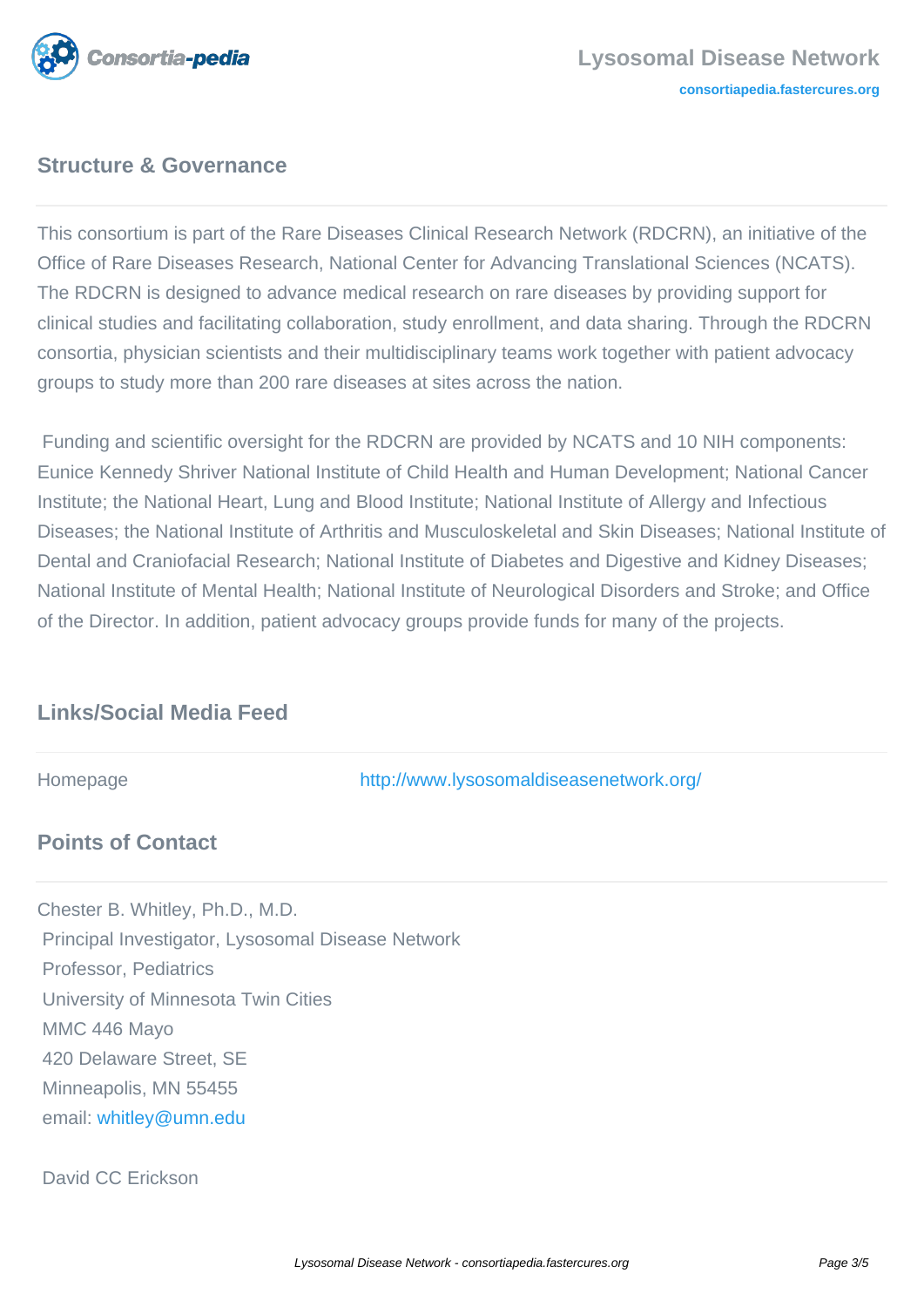

#### **Lysosomal Disease Network**

**[consortiapedia.fastercures.org](http://consortiapedia.fastercures.org/)**

 Informatics Director, Lysosomal Disease Network phone: 612-624-7975 email: [erick259@umn.edu](mailto:erick259@umn.edu)

 James C. Cloyd, Pharm.D. Co-Principal Investigator, Lysosomal Disease Network phone: 612-743-3854 email: [cloyd001@umn.edu](mailto:cloyd001@umn.edu)

 Brenda Diethelm-Okita, M.P.A. Program Manager, Lysosomal Disease Network phone: 612-625-1594 email: [dieth001@umn.edu](mailto:dieth001@umn.edu)

 Evelyn S. Redtree, M.S. Writer & Editor, Indications The newsletter of the Lysosomal Disease Network email: [LDNed@umn.edu](mailto:LDNed@umn.edu)

## **Sponsors & Partners**

Albert Einstein College of Medicine, Children's Hospital at Montefiore Baylor Research Institute and Baylor College of Medicine Duke University Emory University School of Medicine Hospital for Suck Children Joan and Sanford Weill Medical College of Cornell University Los Angeles Biomedical Research Institute at Harbor- UCLA Medical Center Mayo Clinic, Rochester New York University School of Medicine State University of New York University of California at San Francisco University of Minnesota University of Washington